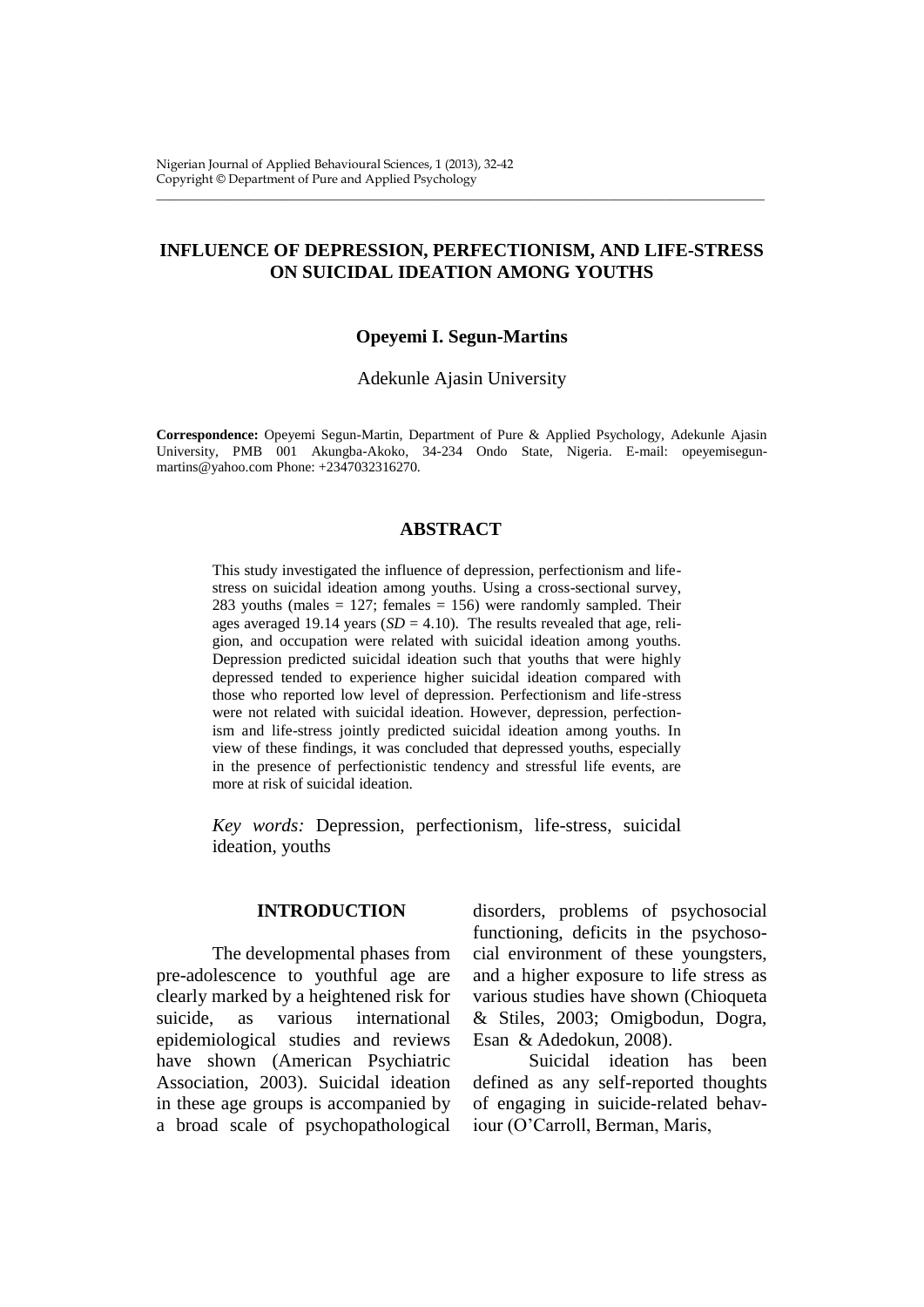Moscicki, Tanney & Silverman, 1996). This definition denotes that general and vague thoughts of death or wanting to die without specific thought of killing oneself are not considered to be suicide ideation. The range of suicidal ideation varies greatly from fleeting to detailed planning; role planning; selfharm and unsuccessful attempts, which may be deliberately constructed to fail or be discovered, or may be fully intended to succeed. In the domain of psychopathology, strong associations between suicidal ideation and depression, anxiety disorder, substance abuse, schizophrenia, eating disorders, personality disorders, and dissociative disorder have been found by various studies dealing with suicide among young adults (Adewuya, Ola & Aloba, 2007).

**S**uicide is the third leading cause of death among young people (American Psychiatric Association, 2003); however the incidence of attempted suicide is much more. Rate of suicide are not distributed equally throughout the general population. One important demographic factor of suicide risk is age. Globally, suicide rates tend to increase with age. Countries such as Canada have recently seen a secondary peak in young people aged between 15 and 24 years. In developing countries and minority groups, female rates peak among young adults (Krug, Dahlberg, Mercy, Zwi, & Lozano, (2002). Omigbodun et al. (2003), in a study of suicide among youth in southwestern Nigeria, posited that the rate of both suicide ideation and attempts are toward the upper limit of rates for youths. The study found that over one in five youth aged  $10 -$ 

17 years in southwestern Nigeria had experienced suicidal ideation in the previous year, and one in ten had attempted suicide in the past year.

The factors that place individuals at risk for suicide are complex and interactive between one another. Identifying these factors and understanding their role in both fatal and non-fatal suicidal behaviour is central to preventing suicide. Epidemiologists and experts in suicide have described a numbers of specific characteristics that are closely associated with a heightened risk for suicidal behaviour. Apart from demographic factors, such as age and sex, these characteristics include psychiatric, biological, social and environmental factors as well as factors related to an individual's life history (Krug et al., 2002).

Depression is a longestablished risk factor for suicide (Preuss, Schuckit, Smith, Danko & Buckman, 2002; Yen, Shea, Pagno, Sanislow & Grilo, 2003), and mood disorders are most frequently associated with suicide and suicide ideation and discussed as risk factors for the presence of suicidality (Chioqueta & Stiles, 2003; Hawton, 1987). The majority of the studies that evaluate the relation of psychiatric disorders to suicide report major depression as the most significant diagnosis related to suicide (Asnis, Friedman, Sanderson, Kaplan, Van Praag & Harkavy-Freidman, 1993).

Depression could be associated with personality characteristics such as perfectionism. Perfectionism, in psychology, is a personality disposition characterized by strives for flawlessness and setting excessively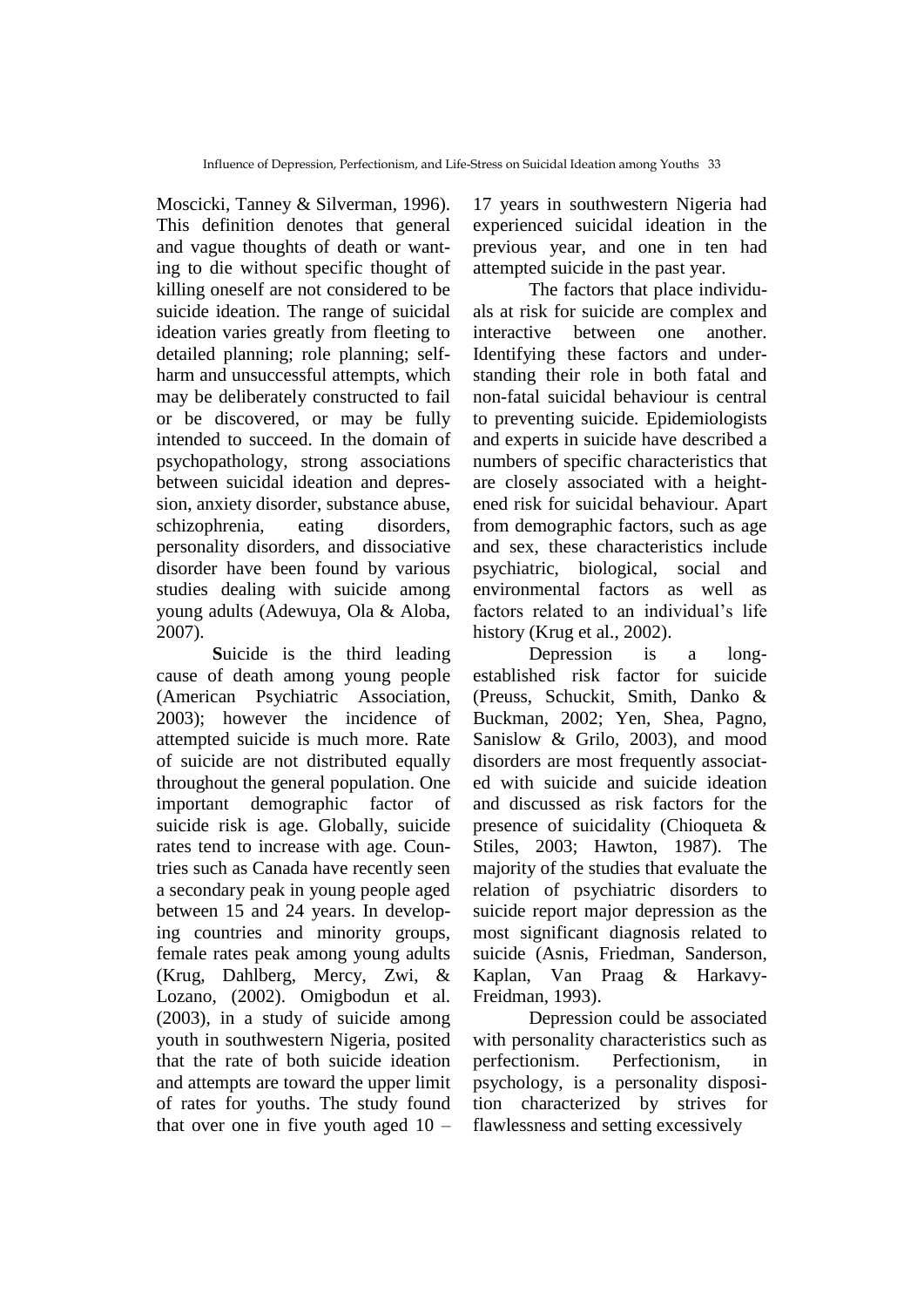high performance standards, accompanied by overly critical self-evaluations and concerns regarding others' evaluations (Burns, 1980). Researchers in the field of psychology have become very interested in studying the construct of perfectionism. Much of this research has emphasized the pernicious effects of perfectionism and highlighted deleterious consequences that befall the perfectionist, including chronic feelings of failure and dissatisfaction, bouts of depression and anxiety, interpersonal problems, and even suicide (Blatt, 1995; Burns, 1980). These feelings may emanate from the individuals' evaluation of stressful life events.

Life-stress is a continued feeling or worry about social, occupational, cognitive and physiological of life that prevents you from relaxing. Gould, Fisher, Parides, Flory and Shaffer (1996) reported that stressful life events have been associated with completed suicide in adolescence even after controlling for psychiatric symptoms. Death of a parent and early parental loss, sexual abuse, physical abuse seem to be particular life events that increase the risk of attempted and completed suicide (Omigbodun et al., 2008; Overholser, 2003). These stressors often overwhelm the coping skills of the young adults because of their inexperience with such life situations (Wagner, Cole, & Schwarzman, 1995). Other life events are also associated with suicide risk include interpersonal losses (e.g. breaking up with a boyfriend/ girlfriend), legal or disciplinary problems (e.g. getting into trouble at schools or with a law enforcement agency), and victimization by peers (Kaminski & Fang, 2009).

There is a growing awareness about suicide ideation in clinical settings but little attention is paid to suicide ideation among youths, especially in Nigeria. Although it has been recognized by World Health Organization (WHO) as a significant social and health concern, information on suicidal behaviour in Nigeria is still scanty which may be as a result of under reportage of suicide attempts and actual suicide among its population.

Researches in this area are also very limited making it difficult for the government and policy makers to have access to knowledge needed to make necessary policy that can combat this menace especially among the youths. According to Omigbodun et al. (2008), Nigerian young adults have one of the highest rates of suicidal ideation and attempts. This, according to them, has far reaching implications for Nigeria and other developing countries that share similar contexts. This study will contribute to the literature on the understanding of and developing of preventive initiatives on suicidal behaviour in Nigeria. The following hypotheses were tested in this study.

# **Hypotheses**

- 1. Demographic variables will have significant relationships with suicidal ideation among youths.
- 2. Depression, perfectionism, and lifestress will have significant independent and joint influence on suicidal ideation among youths.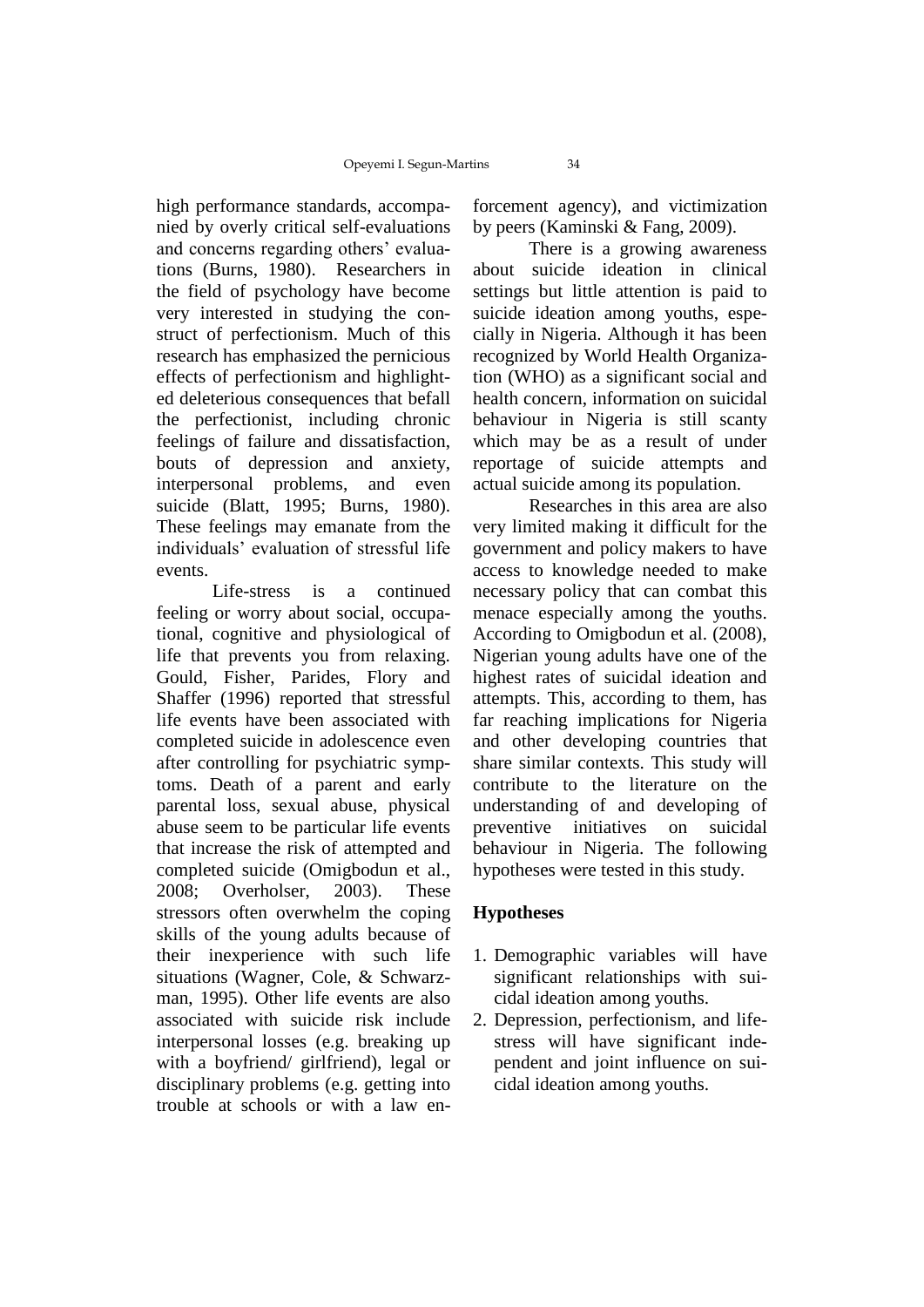- 3. Age category will have a significant influence on suicidal ideation among youths.
- 4. Religious affiliation will have a significant influence on suicidal ideation among youths.

# **METHODS**

# **Design and Participants**

This study adopted a cross sectional survey design. Using purposive sampling technique, two hundred and Eighty three (283) participants, 127 males and 156 females responded to the questionnaires of this study. The participants were youths within the age range of 15 - 25 years (*M* = 19.42; SD = 9.10) drawn from the mosques, churches, major streets and relaxation centers in a major town in southwestern Nigeria.

#### **Measures**

*Beck Depression Inventory* (BDI), developed by Beck, Ward, Mendelso, Mock and Erbaugh (1990), was used to measure the participants' level of depression. It was a 21-item inventory rated on a 3-point scale  $(0 = No; 3 =$ Yes). Beck, Steer, and Brown (1994) reported a test-retest reliability coefficient of .80. In the present study, a .93 Cronbach's alpha was obtained. High on the scale was an indication that the individual was highly depressed while low score indicated low level of depression.

*Frost Multidimensional Perfectionism Scale* (FMPS) was used to assess the

participants' level of perfectionism trait. It was a 35-item scale developed by Frost, Maren, Lahart and Rosenblate (1990). FMPS was rated on a 5 point scale (Strongly disagreed = 1; Strongly agree  $= 5$ ). Altstotter-Gleich and Bergemann (2006) obtained reliability coefficient of .93. In the present study, a .93 Cronbach's alpha was obtained. High on the scale indicated that the participant showed high perfectionistic tendency while a low score reflected low perfectionistic tendency.

*Life-Event Scale* (LES) developed by Kaur and Kaur (1984) was used to assess the extent to which an individual experienced stressful life. It was a 48-item scale rated on a 5-point scale (Strongly disagree  $= 1$ ; Strongly agree = 5). With the present sample, the scale yielded a Cronbach's alpha reliability coefficient of .96. High score was a reflection that the respondent was experiencing a stressful life while low score indicated low life stress.

*Modified Scale for Suicidal Ideation* by Miller, Morman, Bishop and Dow (1986) was used to measure the extent to which participants were bordered with thought of ending their life. This 12-item scale was rated on a 3-point scale  $(0 = No; 3 = Yes)$ . In the present study, the scale had a Cronbach's alpha reliability coefficient of .89. High score was an indication that the respondent was experiencing suicidal ideation while low score indicated no suicidal ideation.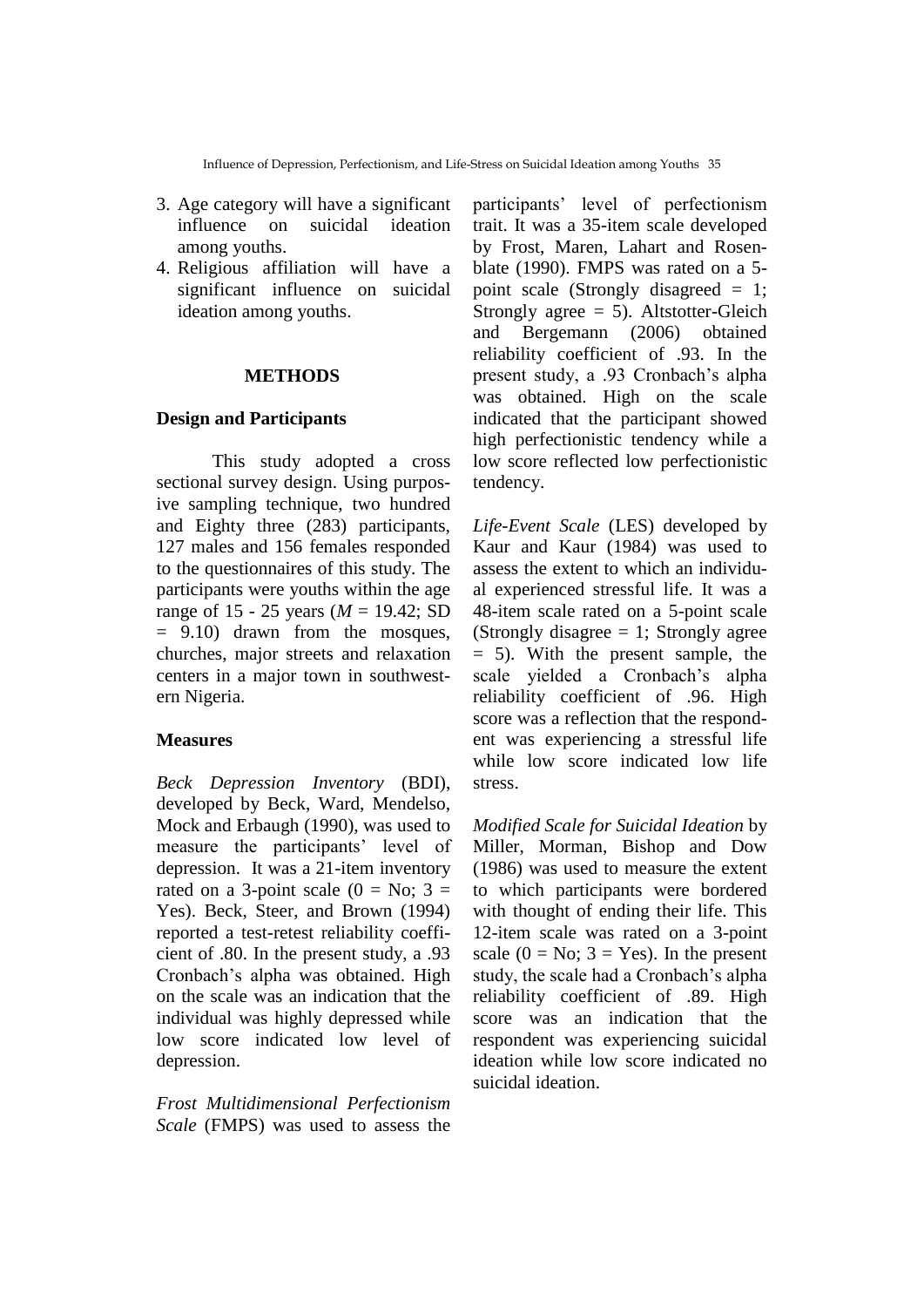# **Procedure**

The questionnaire was administered to the participants after informed consent was obtained, after due consultations with group leaders in churches, mosques and other youth meeting points. The participants were informed that participation in the research was voluntary and they were free to discontinue with the research whenever they felt so. Out of the 300 questionnaires distributed, 283 were duly completed and found usable.

Hypothesis 1 was tested using Pearson Product Moment Correlation. To evaluate hypothesis 2 a multiple regression analysis was performed. Hypotheses 3 and 4 were tested with t test.

#### **RESULTS**

Hypothesis 1, which states that demographic variables will have a significant relationship with suicidal ideation, was evaluated with Pearson Correlation test. The results are shown in Table 1.

#### **Data Analysis**

| <b>Variable</b>        | $\boldsymbol{M}$             | <b>SD</b> |                      | $\mathbf{2}$     | 3         | $\overline{\mathbf{4}}$ | 5                   | 6                   | 7          | 8   | 9   | 10 |
|------------------------|------------------------------|-----------|----------------------|------------------|-----------|-------------------------|---------------------|---------------------|------------|-----|-----|----|
| 1. Age                 | 19.42                        | 9.10      |                      |                  |           |                         |                     |                     |            |     |     |    |
| 2. Sex                 | ٠                            | -         | .02                  | 1                |           |                         |                     |                     |            |     |     |    |
| 3. Marital status      |                              |           | $.23***$             | .04              |           |                         |                     |                     |            |     |     |    |
| 4. Educational quali.  | ٠                            | ۰         | $.31***$             | $-.09$           | $21^{**}$ |                         |                     |                     |            |     |     |    |
| 5. Religious affiliath | $\qquad \qquad \blacksquare$ | ۰         | .08                  | .15 <sup>′</sup> | .10       | $-.03$                  |                     |                     |            |     |     |    |
| 6. Occupation          | ٠                            | -         | $-.29$ <sup>**</sup> | $.18***$         | $-.47***$ | $-26$ <sup>**</sup>     | .03                 |                     |            |     |     |    |
| 7. Depression          | 14.86                        | 13.72     | $-.07$               | $-.09$           | $.15^*$   | .04                     | .07                 | $-.08$              |            |     |     |    |
| 8. Perfectionism       | 113.60                       | 25.29     | .00                  | $-.10$           | $-.11$    | .07                     | $-.12$ <sup>*</sup> | .06                 | $-.45$     |     |     |    |
| 9. Life Stress         | 57.57                        | 41.61     | $-.10$               | $-.10$           | .01       | .06                     | .07                 | .02                 | $.25^{**}$ | .07 |     |    |
| 10. Suicidal ideation  | 1.63                         | 2.357     | $.13*$               | .03              | .11       | .10                     | $.13*$              | $-.15$ <sup>*</sup> | $.18***$   | .01 | .10 |    |

**Note**: Educational quali. = Educational qualification.Religious affiliatn =Religious affiliation  $*_{p<0.05}$ .  $*_{p<0.01}$ . N = 283

Table 1 shows that some of the demographic variables -- age [*r* (281)  $=$ .13, *p* <.05], religious affiliation [*r*  $(281) = 133, p < 0.05$ ], and occupation [*r*  $(281) = -.15, p < .05$ ] -- were significantly related with suicidal ideation among youths. The remaining demographic variables -- sex  $[r (281) = .03]$ , *p* > .05], marital status [*r* (281) = .11, *p*  >.05], and educational qualification [*r*   $(281) = .10$ , p > .05], showed no significant connection with suicidal ideation among youths. These results partially supported Hypothesis 1.

Hypothesis 2, which expected that depression, perfectionism, and life-stress would exert significant independent and joint influence on suicidal ideation, was evaluated using multiple regression analysis. The results are shown in Table 2.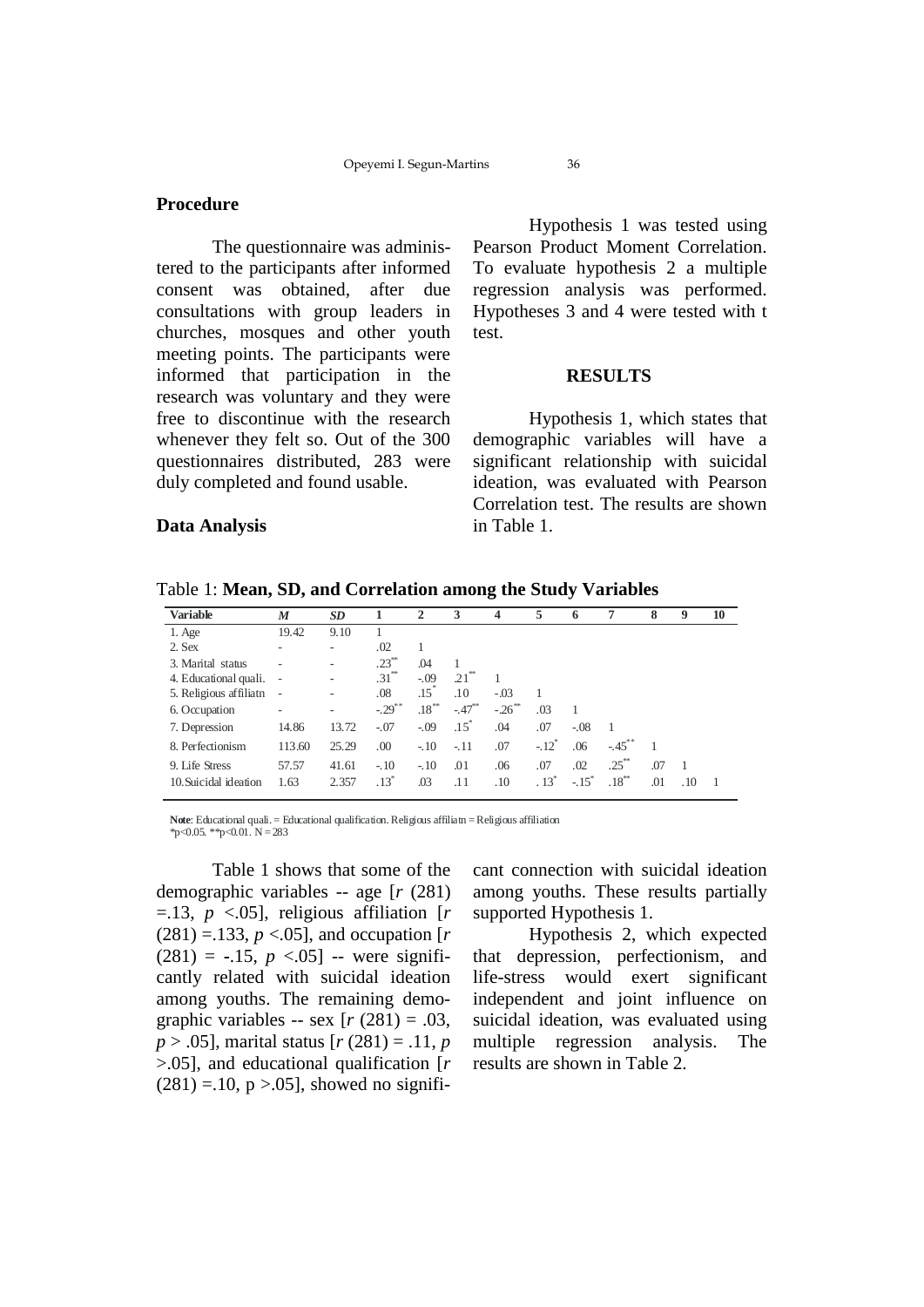**Predictors** *β**t* **<b>***p R*  $R^2$ 2  $F$  *p* Depression .22 3.18 <.05 Perfectionism .10 1.50  $> 0.05$  .21 .05 4.35(df=3,279)  $< 0.01$ Life-stress .04 .64  $> 0.05$ 

Table 2: **Summary of Multiple Regression on Suicide Ideation**

Table 2 confirms that only depression had a significant independent effect on suicidal ideation among youths ( $\beta = .22$ ,  $t = 3.18$ ,  $p < .05$ ). This implied that suicidal ideation was increased with depression. Contrary to expectations, perfectionism ( $\beta$  = .10, *p* > .05) and life-stress (*β* =.04, *p* > .05) did not significantly predict suicidal ideation among youths. However,

depression, perfectionism, and lifestress exerted a significant joint influence on suicidal ideation [*R* = .21,  $R^2 = .05$ , *F* (3, 279) = 4.35, *p* < .05]. Based on these results, hypothesis 2 was partially supported.

Hypothesis 3, which predicted that religious affiliation would influence suicidal ideation, was tested using a t test. Table 3 shows the results.

Table 3: **Summary of t test Showing the Influence of Religion on Suicidal ideation**

| <b>Religious affiliation</b> |     | M    | SD   | df  |         |        |
|------------------------------|-----|------|------|-----|---------|--------|
| Christianity                 | 160 | 1.02 | 1.96 | 281 | $-2.25$ | < 0.05 |
| Islam                        | 123 | .62  | 2.51 |     |         |        |

Table 3 shows that religious affiliation had a significant influence on suicidal ideation  $[t (281) = -2.25, p <$ 0.05]. The direction of the influence indicates that Muslim youths showed higher tendency of suicidal thoughts  $(M = 1.62, SD = 2.51)$ , compared with Christian youths  $(M = 1.02, SD =$ 1.96). This result confirmed hypothesis 3.

In order to test the influence of age category on suicidal ideation (hypothesis 4), the participants were divided into two broad categories: early youth (15-18 years) and late youth (19 -25 years). The level of suicidal ideation of the two groups was compared using t test. The results are presented in Table 4.

**Table 4: Summary of t test Showing the Influence of Age on Suicidal Ideation**

| Age category |     | M    | <i>SD</i> | df  |         |       |
|--------------|-----|------|-----------|-----|---------|-------|
| Early youth  | 125 | .96  | 1.82      | 281 | $-2.24$ | < .05 |
| Late youth   | 150 | 1.57 | 2.54      |     |         |       |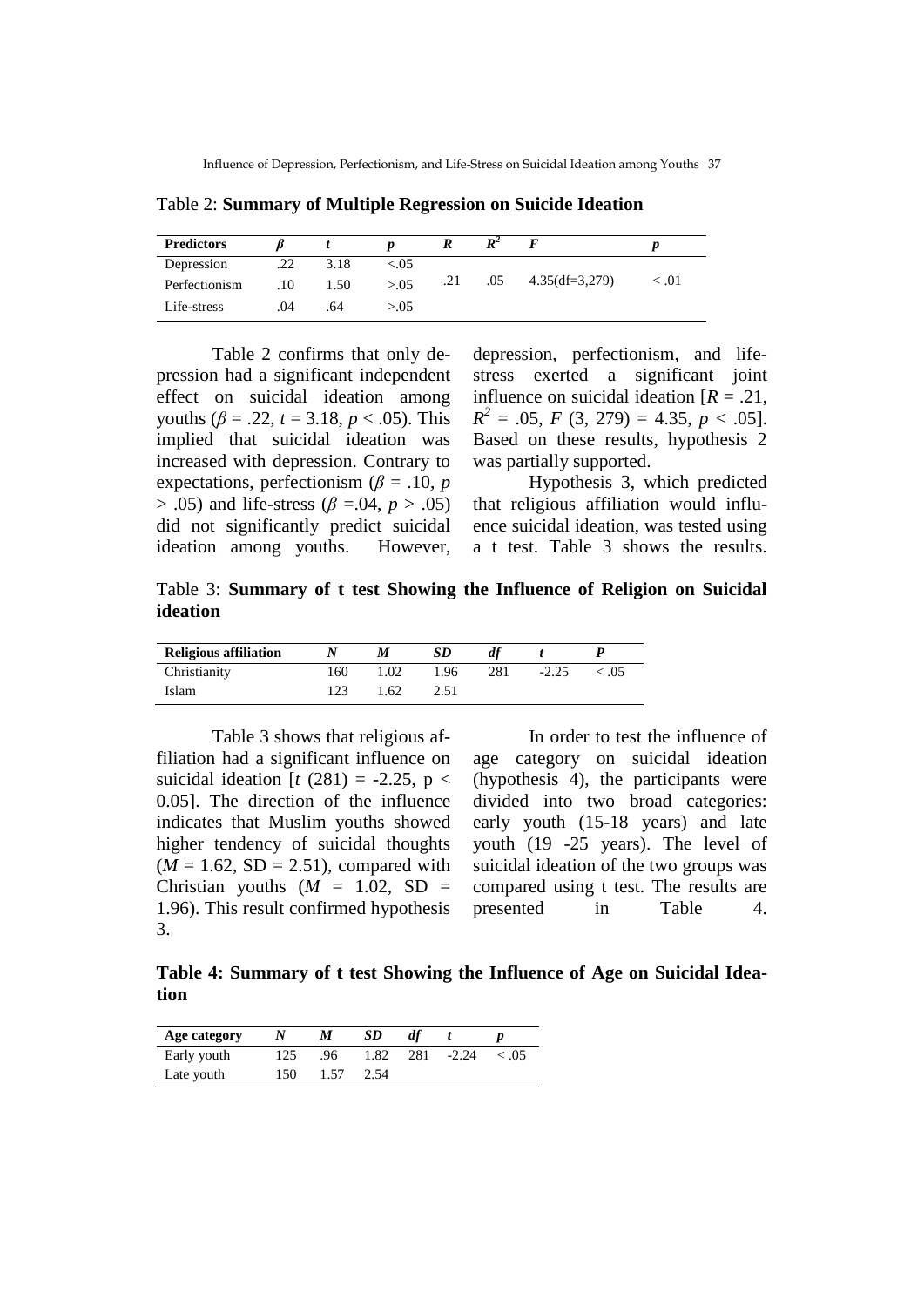Table 4 shows that Age has a significant influence on suicidal ideation [t (281) = -2.24,  $p < .05$ ]. As indicated in the direction of the influence, individuals in the late youth category showed a higher tendency of engaging in suicidal thoughts  $(M =$ 1.57;  $SD = 2.54$ ) than those in early youth  $(M = .96, SD = 1.82)$ . Therefore, hypothesis 4 was accepted.

#### **DISCUSSION**

The purpose of the study was to test the extent to which depression, perfectionism and life-stress influence suicidal ideation among youths. The correlation analysis for the first hypothesis showed the relationship that exists between each variable (age, sex, marital status, educational qualification, religious affiliation, occupation, depression, perfectionism and lifestress) with suicidal ideation.

It was found that there was no significant relationship between sex, marital status, educational qualification, perfectionism, life stress and suicidal ideation. However suicidal ideation was associated with depression and among youths. The result showed that depression is one of the major key factors for suicidal ideation, which is in consonance with previous studies (Mann Waternaux, Hass, & Malone, 1999; Salter & Platt, 1990). They found out that (depression) hopelessness was a critical factor in increasing the risk of suicidal behaviour specifically noted was untreated depression being a high risk factor for suicide behaviour.

Age also had a significant relationship with suicidal ideation. This supported the findings of Overholser (2003) who reported that the types of life-events that were connected with suicidal behaviours varied with the age. The present study found that religious affiliation had a significant relationship with suicidal ideation. This corroborated the findings of Stack and Lester (1991) who found a very strong relationship between religious commitment and suicidal ideation.

On the contrary, the result that there was no relationship between perfectionism and suicidal ideation among youths negated the findings of O'Connor (2007) who reported that perfectionism was strongly related with suicidal ideation. Also life stress and suicidal ideation among youths were not related. This contradicted the results of previous findings (e.g. Maciejewski, Prigerson & Mazure, 2001); who consistently linked life stress to incidence of depression and inadvertently to suicidal ideation. This contradiction could be attributed to the life-threatening challenges in Nigeria.

The result of hypothesis 2 which stated that depression, perfectionism and life-stress will have a significantly independent and joint influence on suicidal ideation among youths was rejected. Depression had significant independent influence on suicidal ideation among youths. This was in line with the work of several authors such as Sidley, Calam, Hughes and Whitaker (1999) who found that hopelessness, which is a subset of depression, predicts repetition of suicide attempts. Also, Joiner and colleague (Joiner, 2002; Joiner & Rudd, 2000) found an association between depressed mood and hope -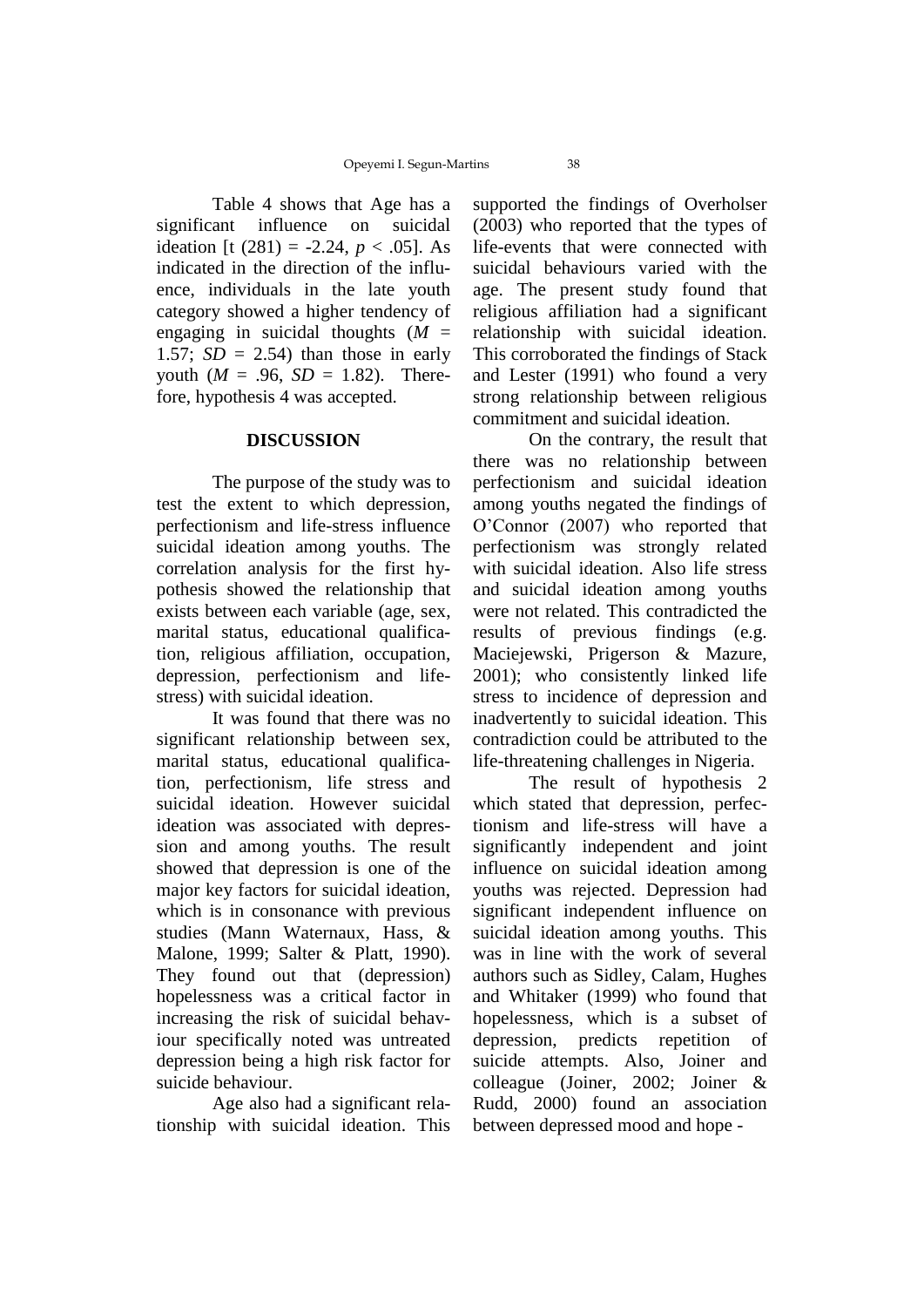lessness/suicidal ideation such that future depressed mood, however caused, will activate these patterns of thinking.

Perfectionism and life stress was not found to have significant independent influence on suicide ideation among the youths. This negated the result of Hewitt et al. (1997), who found that those who had reported suicidal ideation also showed higher levels of perfectionism such that the degree to which an individual was a perfectionist (low, moderate, and high) was positively related to their suicidal ideation score.

Omigbodun et al. (2008) listed various stressful life events as antecedent of suicide ideation. However, all the three factors, Depression, perfectionism and life–stress had a significant joint influence on suicidal ideation among the youths. This was in line with the work of Castle, Duberstein, Conner, Meldrum and Conwell (2004). Castle and colleagues suggested a combination of several risk factors in predicting suicidal behaviour which is common to both White and Black suicide. This means that several risk factors influence suicidal ideation among youths. There is need for significant others most especially parents to be extra careful in dealing with them in other to detect telltale signs of these menace because it may be very difficult for them to pick up the signs since it is a combination of several factors.

The results on hypothesis 3 showed that religious affiliation had a significant negative influence on suicidal ideation. This confirmed the result of the research carried out by

Stack & Lester, (1991), using Durkheim's theory on religious integration and another theory that is based on religious commitment, found a very strong support for the effect of religious commitment on suicide ideation as compared with the little support for the effect of religious integration on suicide ideation. The result also showed the direction of the influence on suicidal ideation that Muslim youth had a higher tendency of having suicidal thought compared to their Christian counterpart. This may be accounted for by the fact that the Christian faith frowns on suicidal behaviour in any form and a grievous penalty is prescribe for the offender which is hellfire, unlike their Muslim counterparts who believe if adherents laid down their life even in suicide for the cause of Allah they will go to heaven.

Age had a significant influence on suicidal ideation among youths. This confirmed the submission of Overholser (2003). In his research he found out that types of life events that are related to suicidal behaviour varies with age. Younger attempters reported more family/parents conflicts, whereas older young adults reported interpersonal stressors. Therefore, the formulated hypothesis is hereby accepted. The results showed that youths within the age range of 19-25years (late youths) have a high risk of suicidal thought compared to those within the age range of 15-18years (early youths). This may be because of the fact that late youths have more responsibilities and also think wider as compared to early youths.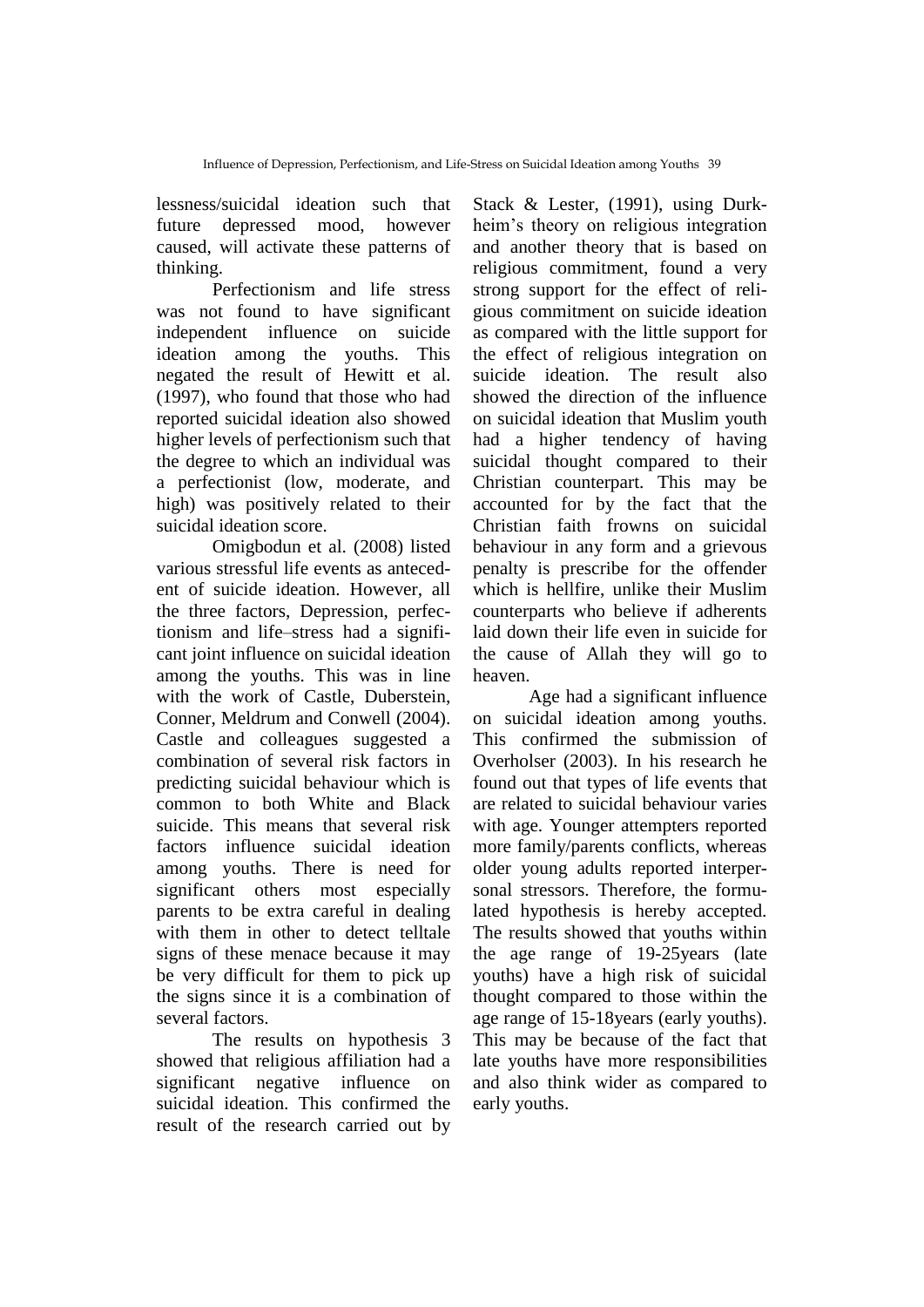#### **CONCLUSION**

This work investigated the influence of depression, perfectionism, and life-stress on suicidal ideation among youths. The work had shown that depression, religion and age had independent influence on suicidal ideation also the joint influence of depression, perfectionism, and lifestress on suicidal ideation among youths was also significant. However, in this age of highly dynamic and competitive world Nigerian youths are growing up under more pressure and extreme stressful conditions while having less social support. The Nigerian youth are exposed to all kinds of situations that can affect him both physically and psychologically and which can eventually lead to suicidal behaviour, all hands should be on deck to curb this monster that is threatening the fabric of our society.

Having found out that depression, religion and age have influence on suicidal ideation among youths, it would not be out of place if healthcare providers are adequately and continuously trained on how to deal with depressive patients so as to help reduce their suicidal thoughts. Parents should also be advised on how to handle their children so as to avoid or reduce the problems of depressive actions especially during their late age development.

However, this study is not without some shortcomings. The study could not confirm the links of perfectionism and life stress with suicidal ideation as reported in previous studies. This could be associated with the size and spread of the sample,

which might affect the external validity of the study. Therefore, future studies should enhance the size and spread of the sample.

#### **REFERENCES**

- Adewuya, O. A., Ola, B. A., & Aloba, O. O. (2007). Prevalence of major depressive disorders and a validation of the Beck Depressive Inventory among Nigerian young adults. *European Journal of Child & Young adult Psychology, 16,* 287 - 292.
- Altstotter-Gleich, C., & Bergemann, N. (2006). Testguteeinerdeutschsprachigen version der Mehrdimensionalenperfektionsmusskala von Frost, Marten, Lahart und Rosenblate (MPS-F). *Diagnostica, 52(3),* 105 - 118.
- American Psychiatric Association. (2003). Workgroup on Suicidal Behaviors: Practice guideline for the assessment and treatment of patients with suicidal behaviors. Arlington, VA: Retrieved from *AmericanPsychiatricAssociation.*RetrievedAugust1,2006,fromhtt p*://www.psych.org/psych\_pract/tre atg/pg/pg.suicidal behaviours* on May  $14^{th}$ , 2012.
- Asnis, G. M., Friedman, T. A., Sanderson, W. C., Kaplan, M. L., Van Praag, H. M., & Freidman, J. M. (1993). Suicidal behaviours in adult psychiatric outpatients: Description and prevalence. *American Journal of Psychiatry*, *150*, 108–112.
- Beck, A. A., Steer, R. A., & Brown, G. K. (1994). Manual for the Beck Depression Inventory II.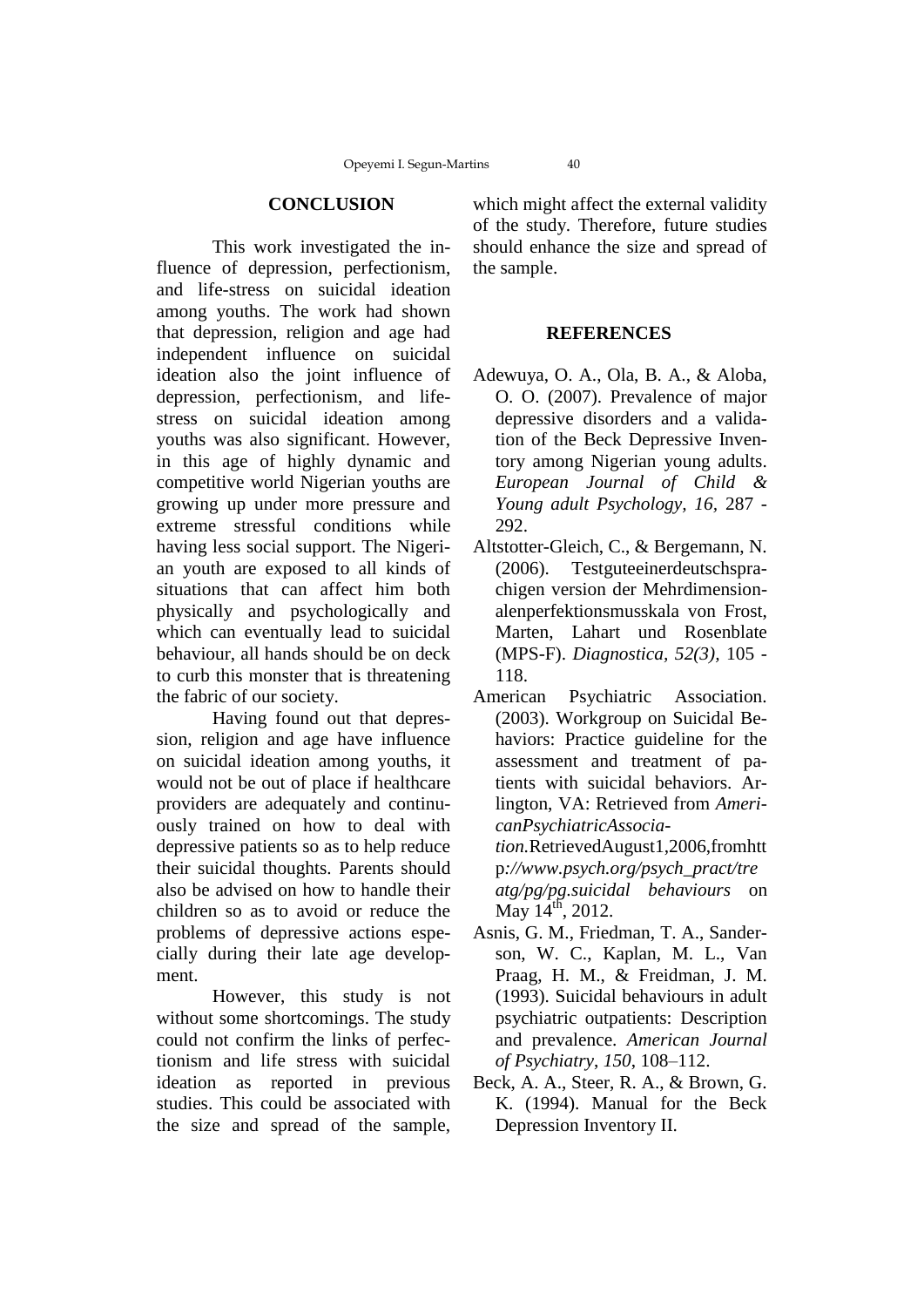San Antonio, TX: *Psychological Corporation.*

- Beck, A. T., Ward, C. H., Mendelson, M., Mock, J., & Erbaugh, J. (1990). An inventory for measuring depression. *Archives of General Psychiatry*, *4,* 561 - 571.
- Blatt, S. J. (1995). The destructiveness of perfectionism: Implications for the treatment of depression. *American Psychologist*, *50,* 1003 – 1020.
- Burns, D. D. (1980). The perfectionists script for self-defeat. *Psychology Today*, 34 - 52.
- Castle, K., Duberstein, P. R., Conner, K. R., Meldrum, S., & Conwell, Y. (2004). Risk factors for suicide in blacks and whites: An analysis of data from the 1993 National Mortality Follow Back Survey. *American Journal of Psychiatry, 161,* 452 – 458.
- Chioqueta, A. P., & Stiles, T. C. (2003).Suicide risk in outpatients with specific mood and anxiety disorders. *Crisis, 24*, 105 – 112.
- Frost, R. O., Marten, P., Lahart, C., & Rosenblate, R. (1990). The dimensions of perfectionism. *Cognitive Therapy and Research, 14(5),* 449 - 468.
- Gould, M. S., Fisher, P., Parides, M., Flory, M., & Shaffer, D. (1996).Psychosocial risk factors of child and young adult completed suicide. *Archives of General Psychiatry*, *53,* 155 – 162.
- Hawton, K. (1987). Assessment of suicide risk. *British Journal of Psychiatry*, *150,* 145 – 153.
- Hewitt, P. L., Newton, J., Flett, G. L., & Callander, L. (1997). Perfectionism and suicide ideation among young adult psychiatric patients*.*

*Journal of Abnormal Child Psychology, 25,* 95 - 101.

- Joiner, T. E. (2002).The trajectory of suicidal behavior over time. *Suicide and Life Threatening Behavior*, *32,*  $33 - 41$ .
- Joiner, T. E., & Rudd, M. D. (2000). Intensity and duration of suicidal crises vary as function of previous suicide attempts and negative life events. *Journal of Consulting and Clinical Psychology, 68,* 909 – 916.
- Kaminski, J. W., & Fang, X. (2009). Victimization by peers and young adult suicide in three US samples. *Journal of Pediatry*, *155(5),* 683- 688.
- Kaur, D. Kaur, H. (1984). Life events in anxiety neurosis Indian: A new stressful life event scale. *Journal of Psychiatry*, *26(2),* 107 - 14.
- Krug, E.G., Dahlberg, L.L., Mercy, J. A., Zwi, A. B., & Lozano, R. (2002). World report on violence and health. Geneva: World Health Organization.
- Maciejewski, P. K., Prigerson, H. G., &Mazure, C. M. (2001). Sex difference in event related risk for major depression. Psychology Medicine, 31, 593-604.
- Miller, I. W., Norman, W. H., Bishop, S. B., & Dow, M. G. (1986). The Modified Scale for Suicide Ideation: Reliability and validity. *Journal of Consulting and Clinical Psychology, 54(5),* 724 - 725.
- O'Carroll, P. W., Berman, A. L., Maris, R. W., Moscicki, E. K., Tanney, B. L., &Silverman, M. M. (1996). Beyond the Tower of Babel: A nomenclature for suicidology*. Suicide and Life-threatening Behavior*, *26,* 237 - 252.